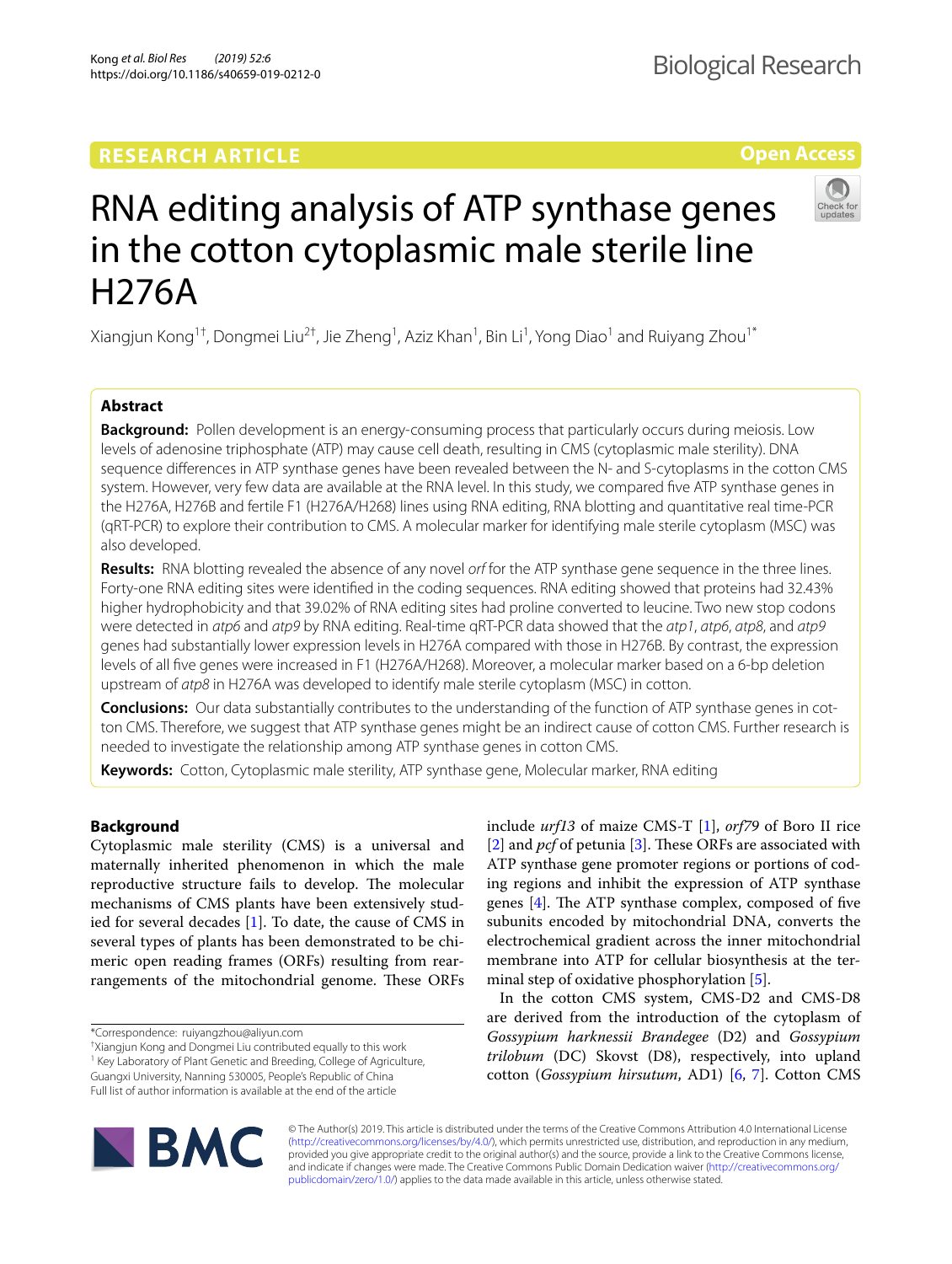was identifed more than 40 years ago but has not been employed extensively in hybrid breeding as the cytoplasm of wild species has negative efects on cotton yield  $[8]$  $[8]$ . Thus, it is imperative to develop a new system of cotton CMS with cytoplasm from cultivated species. In the present study, a new CMS line, H276A, the cytoplasm of which is derived from cultivated species, was investigated. The cytological differences between the CMS lines and their maintainer lines have been explored [\[9](#page-7-8)]; however, the molecular mechanism of CMS remains unknown.

RNA editing is a post-transcriptional process that can synthesize diferent amino acid sequences from genomic sequences by conversion of cytidine (C) to uridine (U). In plant mitochondrial systems, RNA editing plays an important role in gene expression at the RNA level and is a critical process for generating functional proteins [[10\]](#page-7-9). It has been reported that some types of CMS are associated with inadequate or divergent RNA editing of mitochondrial genes. In CMS-S maize, *orf77* has a similar sequence to *atp9*; however, *orf77* has less RNA editing relative to *atp9*. The novel RNA editing of *orf77* led to CMS by inhibiting the expression of *atp9* [\[11](#page-7-10)]. In rice CMS line Yingxiang A, RNA editing caused an amino acid conversion, which produced a non-functional *atp9* subunit [\[12\]](#page-7-11).

In previous studies of cotton CMS, investigations have focused on the mutation of mitochondrial genome sequences and exploration of the molecular markers of male sterility cytoplasm (MSC). RFLP polymorphisms were detected between CMS-D2 and normal AD1 cytoplasm with probes for *cox1*, *cox2*, and *atp1* [\[13](#page-7-12)]. Zhang et al. [[14](#page-7-13)] reported that six genes (*atp1*, *atp9*, *ccmb*, *nad6*, *nad7c* and *rr18*) have RFLPs between P30B and P30A and explored several male sterility cytoplasm markers. In the above studies, several signifcant RFLPs associated with ATP synthase genes have been revealed between the N- and S-cytoplasm in the cotton CMS system. However, little information is available at the RNA level. In this study, we compared fve ATP synthase genes in H276A, H276B and the fertile F1 (H276A/H268) by RNA editing, RNA blotting and qRT-PCR to explore their contribution to CMS. In addition, a molecular marker for identifying MSC was developed.

#### **Materials and methods**

#### **Plant materials**

For gene cloning, qRT-PCR and RNA blotting, three cotton lines were used: CMS (H276A), a maintainer (H276B) and a fertile F1 (H276A/H268). To identify the cytoplasmic characteristics, 37 varieties of cotton were employed including nine CMS lines (NL11-3A, NL11-4A, NL11- 5A, NL11-8A, NL11-9A, NL11-21A, NL11-26A, J-1A, and J-4A) with abortive-type H276A cytoplasm; five CMS lines (NC15-43, NC15-41, NC15-39, NC15-37, and NC15-35) with abortive-type Zhong16A [\[15](#page-7-14)] cytoplasm; 14 maintainer lines (NL11-3B, NL11-4B, NL11- 5A, H11-8B, NH11-9B, NH11-21B, NL11-26B, J-1B, J-4B, NC15-42, NC15-40, NC15-38, NC15-36, and NC15-34); and nine hybrid F1 lines (NL11-3A/H268, NL11-4/H268, NL11-5A/H268, NL11-8A/H268, NL11-9A/H268, NL11- 21A/H268, NL11-26A/H268, J-1A/H268, and J-4A/ H268). All plant materials were grown in the experimental feld of Guangxi University, China under natural conditions.

## **Total DNA and RNA extraction**

Genomic DNA was extracted from young leaves of each genotype by the CTAB method  $[16]$ . Total RNA from anthers at the abortive stage (tetrad stage) was isolated using the Quick RNA Isolation Kit with on-column DNaseI digestion (Huayueyang, China). The integrity and concentration of the nucleic acids were determined using 1% agarose gels and a NanoDrop 2000 (UV spectrometer) (Thermo, USA).

## **cDNA synthesis, cloning and sequencing**

All primers (Additional file [1](#page-6-0)) used in this study were designed based on the *Gossypium hirsutum* L. mitochondrial genome ([http://www.ncbi.nlm.nih.gov/nucco](http://www.ncbi.nlm.nih.gov/nuccore/JX065074.1) [re/JX065074.1](http://www.ncbi.nlm.nih.gov/nuccore/JX065074.1)). For each sample, 1  $\mu$ g total RNA was reverse transcribed into cDNA using TransScript<sup>R</sup>II One-Step gDNA Removal and cDNA Synthesis SuperMix (Trans, China). Elimination of gDNA was verifed with primers for *cox2*, which amplifed a 1887 bp fragment of the gDNA, including a 1494-bp intron, but a 393-bp fragment was amplifed for cDNA. For amplifcation of ATP synthase genes, 50 ng DNA and 0.5 μl cDNA were used as templates. The amplicons were cloned into the PMD-19T simple vector (TAKARA, Japan), then three gDNA positive clones were selected randomly and sequenced [[23\]](#page-7-16).

#### **qRT‑PCR analysis of ATP synthase genes**

Relative quantifcation of fve genes in the three cotton lines were conducted by real-time qRT-PCR analysis with a C1000 Touch<sup>TM</sup> Thermal Cycler (Bio-Rad, USA) with TransStartR Tip Green qPCR SuperMix (Trans, China). A housekeeping gene, *18s*, served as the internal reference. The 18 *s* primer sequences were 5'-ACACTTCAC CGGACCATTCAAT/5′-CCTGGAAGAACCCTTTGT GA. The qRT-PCR conditions followed the manufacturer's procedure: 30 s at 95 °C followed by 42 cycles of heating at 95 °C for 5 s and annealing at 60 °C for 30 s, then heating to 95 °C with an increment of 0.5 °C for 5 s to generate the melt curve. The relative expression level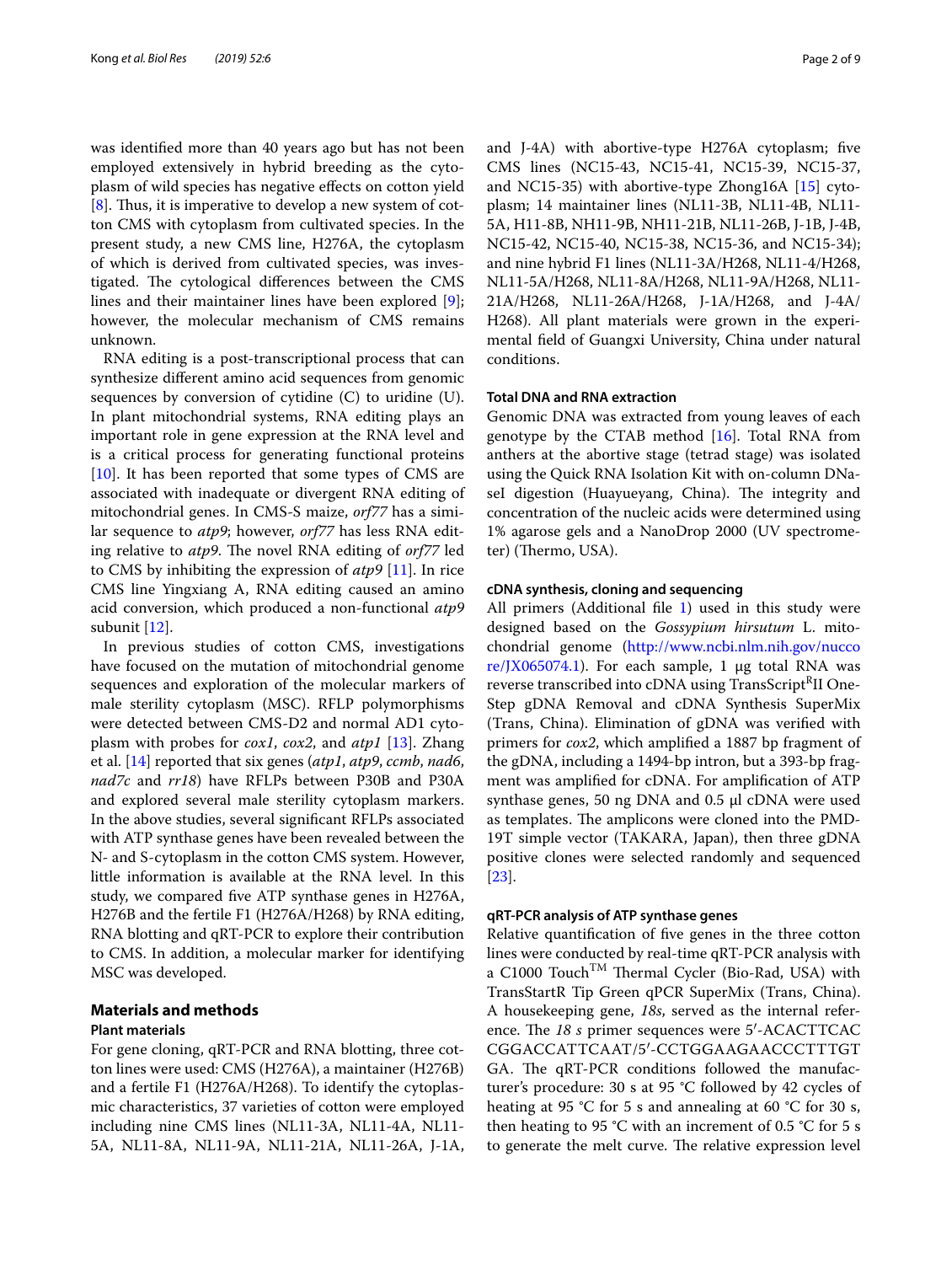was calculated by the  $2-\Delta\Delta$ Ct method with three replicates [[17](#page-7-17)].

#### **RNA editing and gene expression data analysis**

The percentage of RNA editing efficiency was determined with at least 13 cDNA clones from each of the three materials (CMS, maintainer line and fertility F1) for each gene [\[23\]](#page-7-16). For an RNA editing site, at least two C-U conversions at a position should be detectable to be regarded as an authentic RNA editing site [\[25](#page-7-18)]. RNA editing sites are classified as "full editing" when  $\geq 80\%$  of recovered sequences contain the converted sequence or "partial editing" when <80% of recovered sequences contain the converted sequence [\[18](#page-7-19)].

#### **Northern blot analysis**

Approximately 30 μg total RNA was denatured and separated on 1% denaturing formaldehyde agarose gels and transferred to a Hybond  $N+$  nylon membrane (GE, UK). The blots were hybridized with a DIG-high labeled cDNA probe at 42 °C for 12 h, and subsequently the manufacturer's instructions for the DIG-High prime DNA Labeling and Detection Starter Kit II (Roche, Germany) were followed.

## **Molecular marker and polyacrylamide gel electrophoresis (PAGE)**

The primer sequences of molecular marker were 5'-TAC AGGAAGGACTCGCTTTCTCTTT/5′-AAGGCATAA CCAGAAGAATTGTGAA. The PCR conditions for the molecular marker were 3 min at 95 °C followed by 42 cycles of heating at 95 °C for 30 s, annealing at 56 °C for 30 s and amplifcation at 72 °C for 30 s, and a fnal amplifcation at 72 °C for 5 min. To analyze the PCR product of the molecular marker, 10% native polyacrylamide gel electrophoresis was used; the 50 ml reagent mix included 12.5 ml 40% polyacrylamide, 40 μl tetramethylethylenediamine (TEMED), 5 ml  $10 \times$  tris boric acid (TBE), and 400 μl 10% ammonium persulfate (APS), with ddH2O added to 50 ml. The gel was stained by  $10\%$  AgNO<sub>3</sub> and colored with formaldehyde.

#### **Statistical analysis**

Data on gene expression among CMS, maintainer and fertile lines of cotton were statistically analyzed with oneway ANOVA using SPSS 18.0.

## **Results**

## **Sequence and transcript polymorphisms analysis of fve genes**

The sequences of five genes (atp1, atp4, atp6, atp8 and *atp9*) in H276A, H276B and a fertile F1 (H276A/H268) were obtained using homology cloning. Sequences analysis (Additional fles [2,](#page-6-1) [3,](#page-6-2) [4](#page-6-3), [5](#page-6-4), and [6](#page-6-5)) revealed no difference in coding regions between CMS line H276A and its maintainer line H276B, but a one base conversion (C>A) at the 171th base of *atp8* resulted in an amino acid change (arginine to serine) at the 56th amino acid. However, a 6-bp deletion in the 5′ fanking region of *atp8* and six base conversions in the untranslated regions (UTR) of *atp1* were identifed in H276A in comparison with H276B. In addition, the fertile F1 (H276A/H268) had sequences similar to CMS line H276A for all fve genes.

In the present study, northern blotting was used to explore transcript polymorphisms of ATP synthase genes in three cotton materials. The results showed that only one transcript in *atp1*, *atp4*, *atp6* and *atp9*, but two transcripts in *atp8* (Fig. [1\)](#page-3-0). All five genes showed similar transcripts in CMS line H276A, maintainer line H276B and the fertile F1 (H276A/H268). To the best of our knowledge, we are the frst to analyze the transcripts of fve ATP synthase genes in cotton.

#### **RNA editing of fve ATP synthase genes**

The features and editing frequencies of each editing site of fve genes (*atp1*, *atp4*, *atp6*, *atp8* and *atp9*) were detected by sequence cloning (Table [1](#page-4-0)). A total of 41 editing sites, containing 27 full and 14 partial editing sites, were identifed in coding regions. RNA editing results showed that 90.3% of amino acids were changed, and silent RNA editing contributed to 9.75% of the changes. The highest frequencies of amino acid changes were proline (P)>leucine (L) (39.02%), followed by serine  $(S)$  > leucine (L) (19.51%), and phenylalanine (F) > phenylalanine (F) (7.32%) (Fig. [2](#page-5-0)). Amino acid changes led to increased hydrophobic amino acids as described in plant organelles  $[19]$  $[19]$  $[19]$ . The frequency of RNA editing sites that resulted in the change from one hydrophobic amino acid to another was 56%. Further, the frequency of hydrophilic to hydrophobic changes was 27%, and a small percentage of changes (4.8%) resulted in hydrophobic to hydrophilic changes. No variation was observed in hydrophilic to hydrophilic amino acid changes (Table [2](#page-5-1)). The position of RNA editing was mostly at the 2nd codon base (58.54%), which was consistent with fndings for *Arabidopsis thaliana* [\[20\]](#page-7-21), and RNA editing at the 1st and 3rd codon bases was 26.83% and 14.63%, respectively.

## *atp1***,** *atp8*

Six and four full editing sites were detected in *atp1* and *atp8*, respectively. However, there was no signifcant difference noted at any of these sites between CMS line H276A and its maintainer line H276B.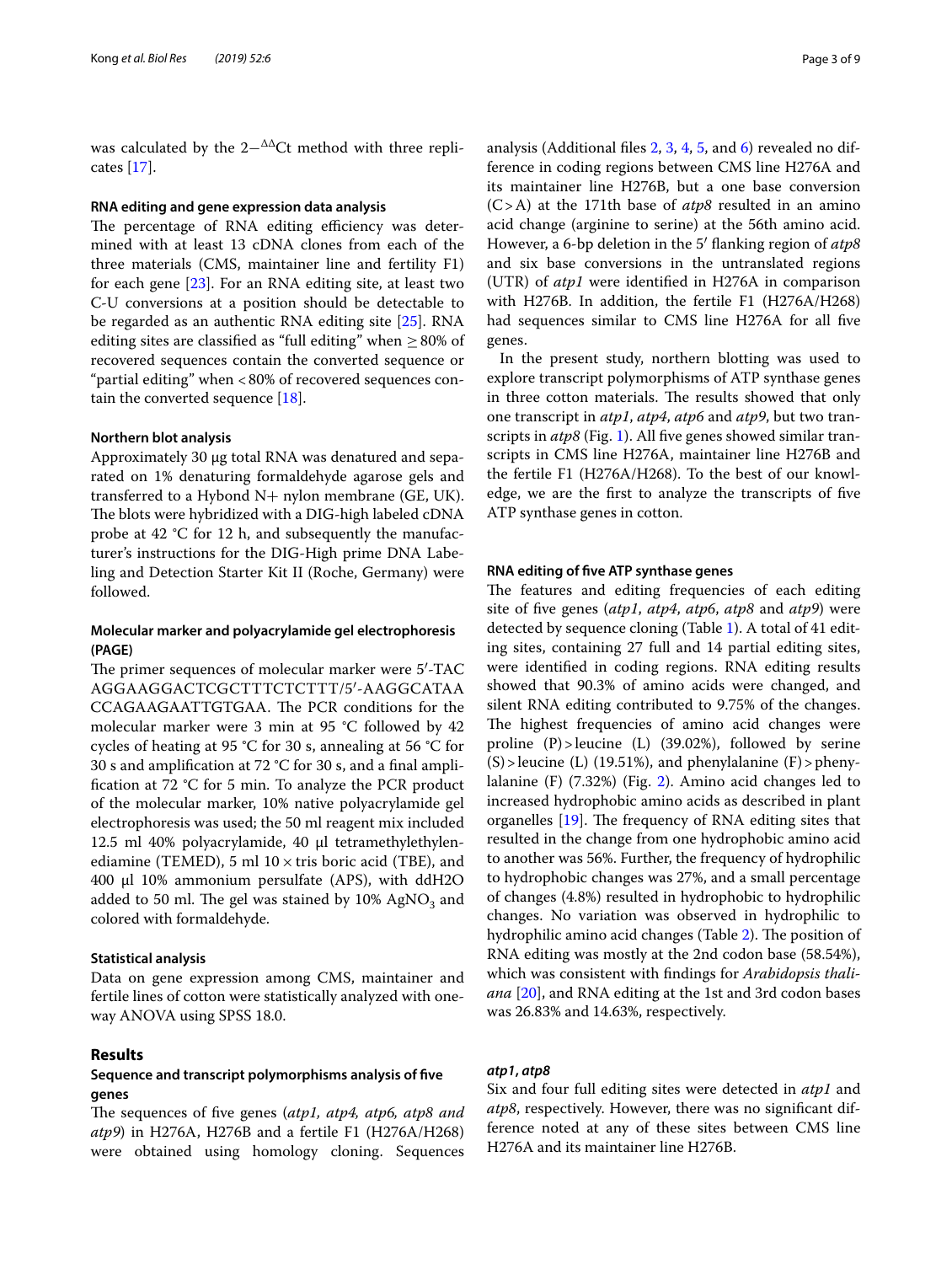

#### <span id="page-3-0"></span>*atp4*

Twelve editing sites (ten full editing and two partial editing) were identified in *atp4*. The editing frequency of the 225th base, which was located at the 3rd codon base of the 74th amino acid, decreased signifcantly in H276A. However, the 2nd codon base of the 74th amino acid was a full editing site and had a similar amino acid change (proline to leucine). The editing frequency of the other partial editing site at the 247th base was signifcantly increased in H276A compared with that of H276B (50% vs. 27.2%).

## *atp6*

A total of eleven partial editing sites were identifed in *atp6*. A partial editing site at the 787th base caused a change from glutamine to a stop codon, and the frequency of editing was 63.6% and 45.5% in CMS and the maintainer line, respectively. A novel stop codon was created in the 789 bp coding region though the 816 bp coding region in the wild-type. At the other special editing site at the 294th base, the maintainer line had a significantly higher RNA editing efficiency compared with the CMS line (18.2% vs. 0%).

## *atp9*

Seven full and one partial editing site were found in *atp9*. However, a new stop codon with a similar editing frequency between H276A and H276B was detected. The partial editing site (the 243th base), which had a substantially decreased editing frequency in H276A, was a silent RNA editing site  $(F > F)$ .

In addition, comparative analysis of the RNA editing frequency between CMS line H276A and the fertile F1(H276A/H268) indicated that, except for *atp4* (225th base), *atp6* (331th base) and *atp8* (77th base), all other RNA editing sites in the F1 had a relatively higher editing efficiency compared with H276A. An increased editing efficiency may be associated with the presence of the restorer gene.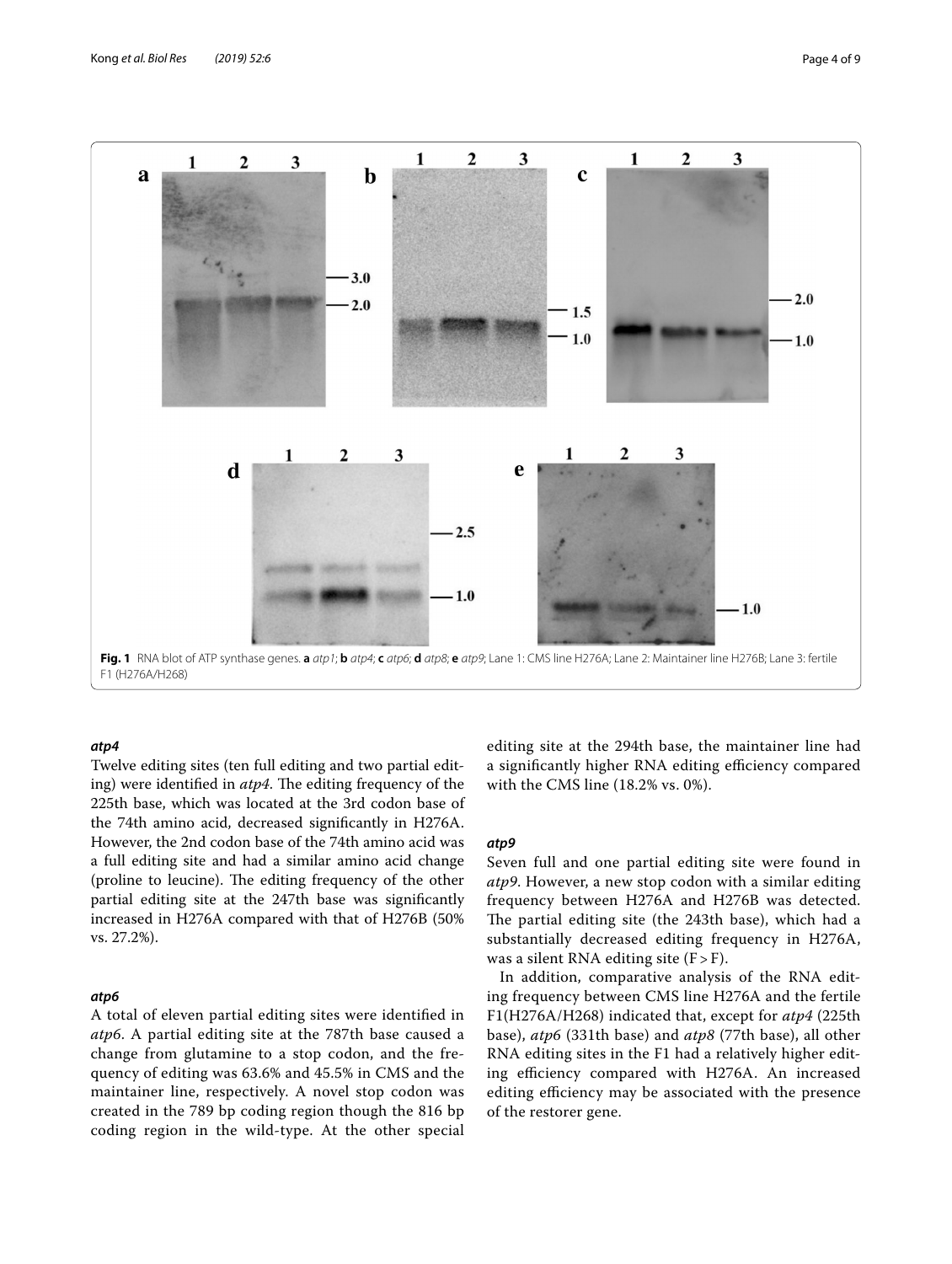| Gene  | Position | Code                             | aa change                   | Editing efficiency (%) |       |                     | Codon          |
|-------|----------|----------------------------------|-----------------------------|------------------------|-------|---------------------|----------------|
|       |          |                                  |                             | <b>H276A</b>           | H276B | F1(H276A/H268)      | position       |
| atp 1 | 1039     | Ccc                              | P > S                       | 100                    | 100   | 100                 | $\mathbf{1}$   |
|       | 1064     | tCg                              | S > L                       | 100                    | 100   | 100                 | $\overline{c}$ |
|       | 1216     | $\mathsf{c}\mathsf{C}\mathsf{t}$ | L > F                       | 100                    | 100   | 100                 | $\overline{2}$ |
|       | 1292     | cCg                              | P > L                       | 100                    | 100   | $100\,$             | $\overline{c}$ |
|       | 1415     | cCa                              | P > L                       | 100                    | 100   | 100                 | $\overline{2}$ |
|       | 1484     | cCa                              | P > L                       | 100                    | 100   | 100                 | $\overline{c}$ |
| atp4  | 115      | Cgt                              | R > C                       | 100                    | 90.0  | 100                 | $\mathbf{1}$   |
|       | 212      | tCg                              | S > L                       | 83.3                   | 100   | $100\,$             | $\overline{2}$ |
|       | 221      | $\mathsf{ttC}$                   | $\mathsf{F} > \mathsf{F}$   | 100                    | 100   | 100                 | 3              |
|       | 224      | $c$ C $c$                        | P > L                       | 83.3                   | 100   | 100                 | $\overline{c}$ |
|       | 225      | ccC                              | P > L                       | 58.3                   | 90.9  | $\mathsf{O}\xspace$ | 3              |
|       | 245      | $\mathsf{c}\mathsf{C}\mathsf{t}$ | P>L                         | 100                    | 100   | 91.7                | $\overline{2}$ |
|       | 247      | Ccg                              | P > L                       | 50                     | 27.2  | 100                 | $\mathbf{1}$   |
|       | 248      | cCg                              | P > L                       | 91.7                   | 100   | 91.7                | $\overline{c}$ |
|       | 392      | tCa                              | S > L                       | 83.3                   | 100   | 100                 | $\overline{c}$ |
|       | 404      | cCa                              | $\mathsf{P}\!>\!\mathsf{L}$ | 83.3                   | 100   | 91.7                | $\overline{2}$ |
|       | 413      | aCt                              | T > 1                       | 83.3                   | 100   | 91.7                | $\overline{c}$ |
|       | 489      | ccC                              | $\mathsf{P}>\mathsf{P}$     | 83.3                   | 90.9  | 91.7                | 3              |
| atp6  | 106      | Cca                              | P > S                       | 63.6                   | 63.6  | 90.9                | $\mathbb{1}$   |
|       | 242      | cCg                              | P > L                       | 54.5                   | 45.5  | 63.6                | $\overline{2}$ |
|       | 294      | $\mathsf{ttC}$                   | $\mathsf{F} > \mathsf{F}$   | $\mathbf 0$            | 18.2  | 45.5                | 3              |
|       | 305      | tCg                              | S > L                       | 45.5                   | 54.5  | 72.7                | $\overline{2}$ |
|       | 323      | tCg                              | S > L                       | 45.5                   | 45.5  | 45.5                | $\overline{2}$ |
|       | 331      | Cgt                              | R > C                       | 63.6                   | 54.5  | 54.5                | $\mathbf{1}$   |
|       | 338      | $c$ C $c$                        | P > L                       | 36.4                   | 54.5  | 63.6                | $\overline{2}$ |
|       | 339      | ccC                              | P > L                       | 18.2                   | 45.5  | 45.5                | 3              |
|       | 733      | Cat                              | H > Y                       | 72.7                   | 72.7  | 81.8                | $\mathbf{1}$   |
|       | 740      | tCt                              | S > F                       | 45.5                   | 63.6  | 72.7                | $\overline{c}$ |
|       | 787      | tCt                              | $Q > *$                     | 63.6                   | 45.5  | 81.8                | $\mathbf{1}$   |
| atp 8 | 58       | Ctc                              | L > F                       | 100                    | 84.6  | 100                 | $\mathbf{1}$   |
|       | 76       | Cca                              | P > L                       | 100                    | 100   | 93.3                | $\mathbf{1}$   |
|       | $77 \,$  | cCa                              | P > L                       | 100                    | 100   | 93.3                | $\overline{c}$ |
|       | 443      | cCa                              | P > L                       | 100                    | 100   | $100\,$             | $\overline{2}$ |
| atp9  | 20       | tCa                              | S > L                       | 100                    | 100   | 100                 | $\overline{2}$ |
|       | $50\,$   | tCa                              | $S > L$                     | 85.7                   | 93.3  | $100\,$             | 2              |
|       | 182      | tCg                              | $S > L$                     | $100\,$                | 100   | $100\,$             | $\overline{c}$ |
|       | 191      | cCa                              | $\mathsf{P}\!>\!\mathsf{L}$ | 92.6                   | 100   | $100\,$             | $\overline{2}$ |
|       | 205      | Ctg                              | $\mathsf{L}\!>\!\mathsf{L}$ | 85.7                   | 86.7  | 92.9                | $\mathbf{1}$   |
|       | 215      | $\mathsf{tCc}$                   | S > F                       | 100                    | 100   | $100\,$             | $\overline{2}$ |
|       | 223      | Cga                              | $R>^*$                      | $100\,$                | 100   | $100\,$             | $\mathbb{I}$   |
|       | 243      | $\mathsf{t}\mathsf{t}\mathsf{C}$ | $\mathsf{F} > \mathsf{F}$   | 35.7                   | 66.7  | 50                  | 3              |

## <span id="page-4-0"></span>**Table 1 Comparison of the editing sites detected in fve mtDNA genes cotton materials**

Position, respect to ATG. Code, capital word represents RNA editing site in code. All the editing forms are C-U conversion

## **Relative expression of fve genes in anthers of three materials**

The relative expression levels of five ATP synthase genes in H276A, H276B and a hybrid F1 (H276A/H268) were detected using real-time qRT-PCR. Data were analyzed using SPSS software. The results showed a substantial reduction in the expression levels of *atp1* (0.70), *atp6* (0.70), *atp8* (0.59), and *atp9* (0.61) compared with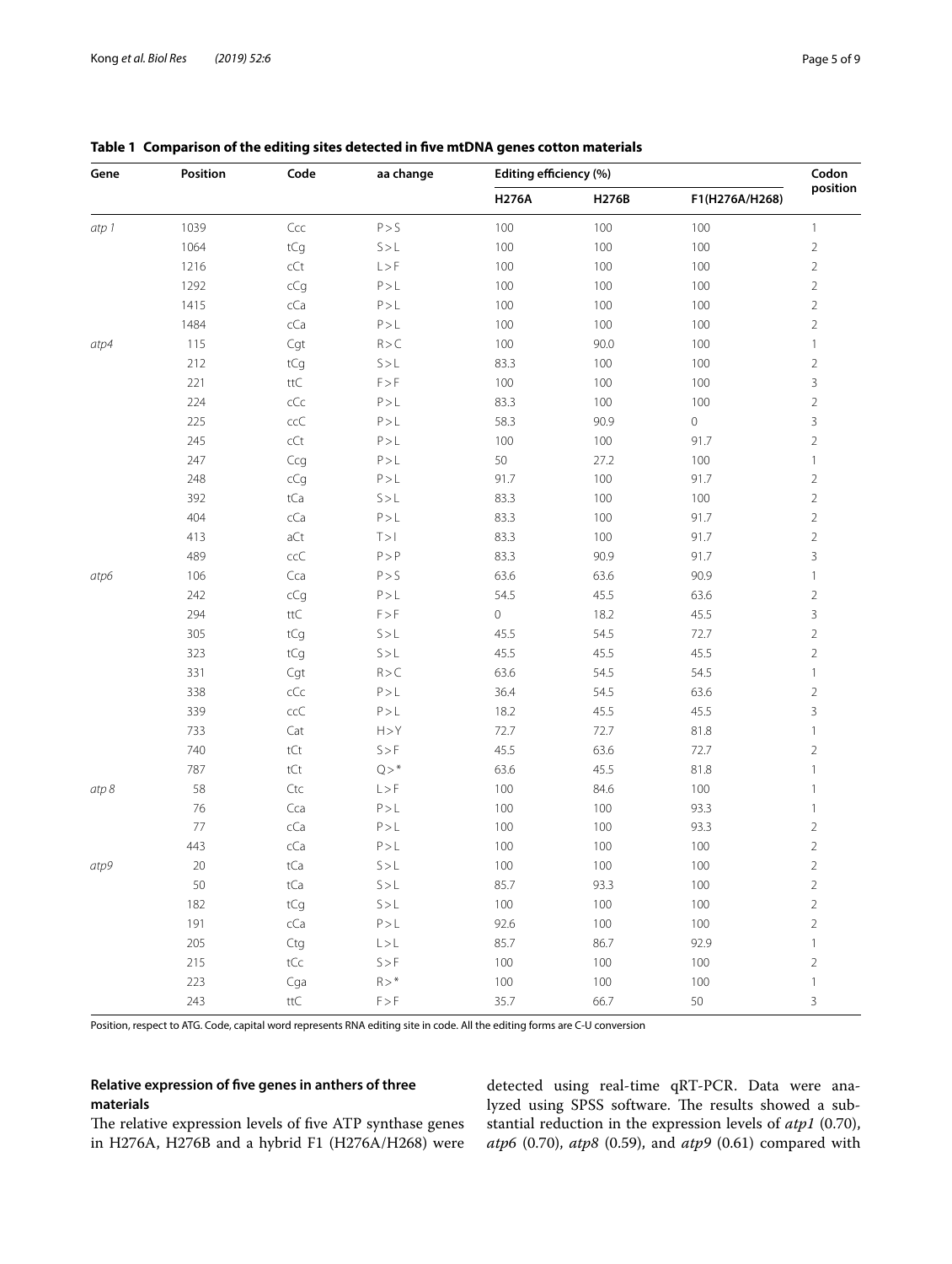

## <span id="page-5-1"></span><span id="page-5-0"></span>**Table 2 The frequency of hydrophilic/hydrophobic amino acid changed as a result of RNA editing**

| Amino acid changed         | Number | Frequency (%)    |  |
|----------------------------|--------|------------------|--|
| Hydrophobic to hydrophobic | 23     | 62.16            |  |
| Hydrophilic to hydrophobic | 12     | 32.43            |  |
| Hydrophobic to hydrophilic |        | 541              |  |
| Hydrophilic to hydrophilic | 0      | $\left( \right)$ |  |
| Total                      | 37     | 100              |  |

Statistic didn't contain Q>\*, R>\* and two R>C

H276B ( $P < 0.05$ ). By contrast, a significant increase in the expression levels of *atp1* (1.25), *atp4* (2.06), *atp6* (1.64), *atp8* (1.55) and *atp9* (2.27) in the F1(H276A/H268) relative to the maintainer line H276B ( $P < 0.01$ ) was observed (Fig. [3\)](#page-5-2).

## **Development of a molecular marker to identify MSC based on** *atp8*

To identify MSC in cotton, a molecular marker based on the 6 bp deletion at the 5′ fanking region of *atp8* in CMS line H276A was developed. The product of special primers BQ*atp8*-F and BQ*atp8*-R was 123 bp and 129 bp in MSC and MFC, respectively, as shown in S.5. Nine cotton CMS lines with abortive type H276A cytoplasm, their maintainer lines and the hybrid F1 were used to detect the accuracy of the molecular marker. A 123 bp fragment was amplifed from all CMS lines and their hybrid F1 compared to a 129 bp fragment from their maintainer lines (Fig. [4](#page-6-6)). The results indicated that the molecular marker could be used to identify MSC in cotton. To extend this observation, fve CMS lines with abortive type Zhong16A and their maintainer lines were analyzed, which showed that all CMS lines and all maintainer lines



<span id="page-5-2"></span>had the same band as in the corresponding CMS line H276A and maintainer line H276B (Additional fle [7](#page-6-7)).

## **Discussion**

Although there have been consistent fndings for ATP synthase genes and CMS in other cotton CMS systems, further research is needed for detailed understanding of the molecular mechanisms of ATP synthase genes at the transcriptional level. To the best of our knowledge, this is the frst report to detect CMS-associated genes in cotton using RNA blots. This strategy has been used to identify some critical CMS genes, such as *WA352* in rice [[21\]](#page-7-22) and *orf456* in chili pepper [[22\]](#page-7-23). However, our data demonstrated that there was an absence of novel *orf* containing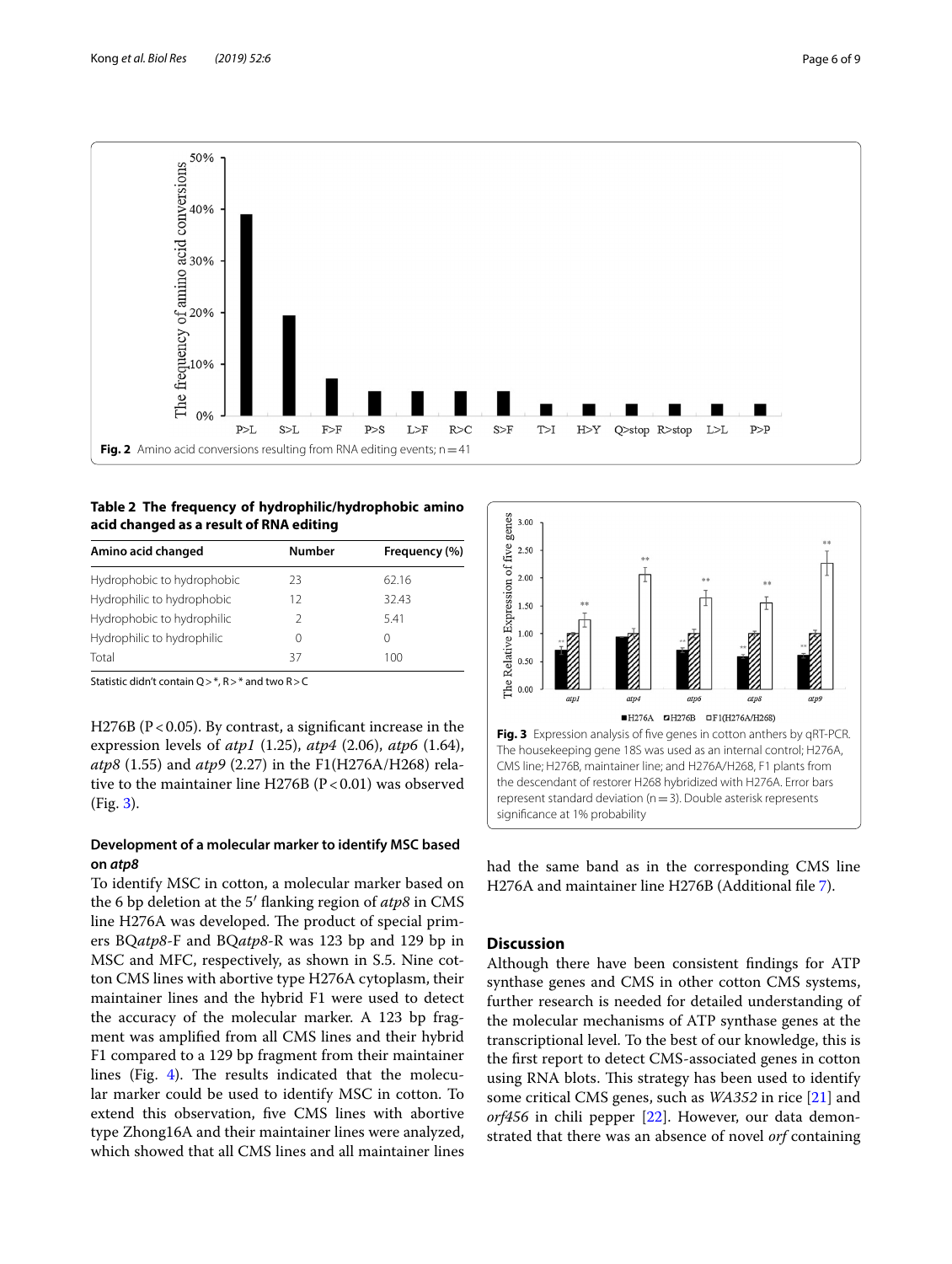

<span id="page-6-6"></span>the ATP synthase gene sequence in the CMS line compared with the other two materials.

To gain a detailed understanding of transcription of ATP synthase genes, we investigated their RNA editing, and 41 RNA editing sites were identifed. All editing sites had a change from C to U, which corresponds with the observations from rice [\[23\]](#page-7-16) and CMS-D8 [\[24](#page-7-24)]. In other cotton CMS systems with RNA editing sites, there was strong specifcity. For instance, *atp1*, *atp4*, *atp6*, *atp8* and *atp9* of CMS-D8 [[24\]](#page-7-24) have 7, 9, 15, 2, and 2 editing sites, respectively. However, our study found *atp1*, *atp4*, *atp6*, *atp8* and *atp9* have 6, 12, 11, 4, and 9 RNA editing sites, respectively.

The relationship between CMS and mitochondrial genome RNA editing has been widely studied. Previous studies suggested that silent editing can interrupt normal function and can alter secondary structure of RNA [[25\]](#page-7-18). In the present study, four silent editing sites (three  $F > F$  and one  $P > P$ ) were detected in three materials with similar editing frequencies. In addition, RNA editing may produce a new stop codon that creates a truncated open reading frame. For instance, wheat CMS resulted from novel RNA editing at the 37th base of *atp9* creating a stop codon  $[10]$  $[10]$ . In the present study, two new stop codons from RNA editing were identifed. Of these, one was located at 223th base of *atp9*, which had not been previously reported in cotton, but no diference existed in the editing frequency of all three materials. The other stop codon was at the 787th base of *atp6*, and its editing frequency increased with fertile recovery. Except for the editing sites located at the 225th base of *atp4* and the 76th and 77th bases of *atp6*, the frequencies of the remaining RNA editing sites increased in the hybrid F1relative to those of H276A. We inferred that it has its own restorer gene. Most restorer genes encode a PPR protein, which is essential for RNA editing of mitochondrial genes [\[25](#page-7-18)].

Pollen development is an energy-consuming process, especially during meiosis, and cell death might be caused by low levels of ATP leading to CMS [[26\]](#page-7-25). qRT-PCR of fve ATP synthase genes of anthers at the tetrad stage showed that except for *atp4*, the other four genes had

remarkably lower expression in H276A; by contrast, all fve genes in the hybrid F1 (H276A/H268) were increased dramatically. These results were consistent with  $atp8$ and *atp9* in kenaf [[27](#page-7-26), [28](#page-7-27)], which suggested that restorer genes afect ATP synthase expression. Moreover, these results also suggested that cotton CMS could be associated with decreased expression of ATP synthase genes (*atp1*, *atp6*, *atp8* and *atp9*). However, the relationship between cotton CMS and ATP synthase genes needs further investigation.

Molecular markers have become an important and more convenient tool for identifcation of MSC in comparison to traditional breeding. In cotton breeding, a shortage of CMS prevented the utilization of cotton heterosis. To overcome this problem, cotton MSC molecular markers were explored based on diferent sequences. However, to date, all MSC molecules based on PCR were based on mutations around *atp1*, such as scar611 [[29](#page-8-0)] and ssr160 [[14\]](#page-7-13).

#### **Conclusion**

We identifed no novel *orf* in ATP synthase gene sequences in three cotton lines and 41 RNA editing sites in coding sequences. The result of RNA editing in three materials indicated that no diferences were associated with CMS. However, the results of qRT-PCR suggested that ATP synthase genes may be an indirect cause of cotton CMS. The relationship between ATP synthase genes and cotton CMS needs further study.

## **Additional fles**

<span id="page-6-7"></span><span id="page-6-5"></span><span id="page-6-4"></span><span id="page-6-3"></span><span id="page-6-2"></span><span id="page-6-1"></span><span id="page-6-0"></span>

| Additional file 1. Primers used in this study.                                  |
|---------------------------------------------------------------------------------|
| <b>Additional file 2.</b> Sequences analysis of <i>atp1</i> in three materials. |
| <b>Additional file 3.</b> Sequences analysis of <i>atp4</i> in three materials. |
| <b>Additional file 4.</b> Sequences analysis of atp6 in three materials.        |
| <b>Additional file 5.</b> Sequences analysis of atp8 in three materials.        |
| <b>Additional file 6.</b> Sequences analysis of atp9 in three materials.        |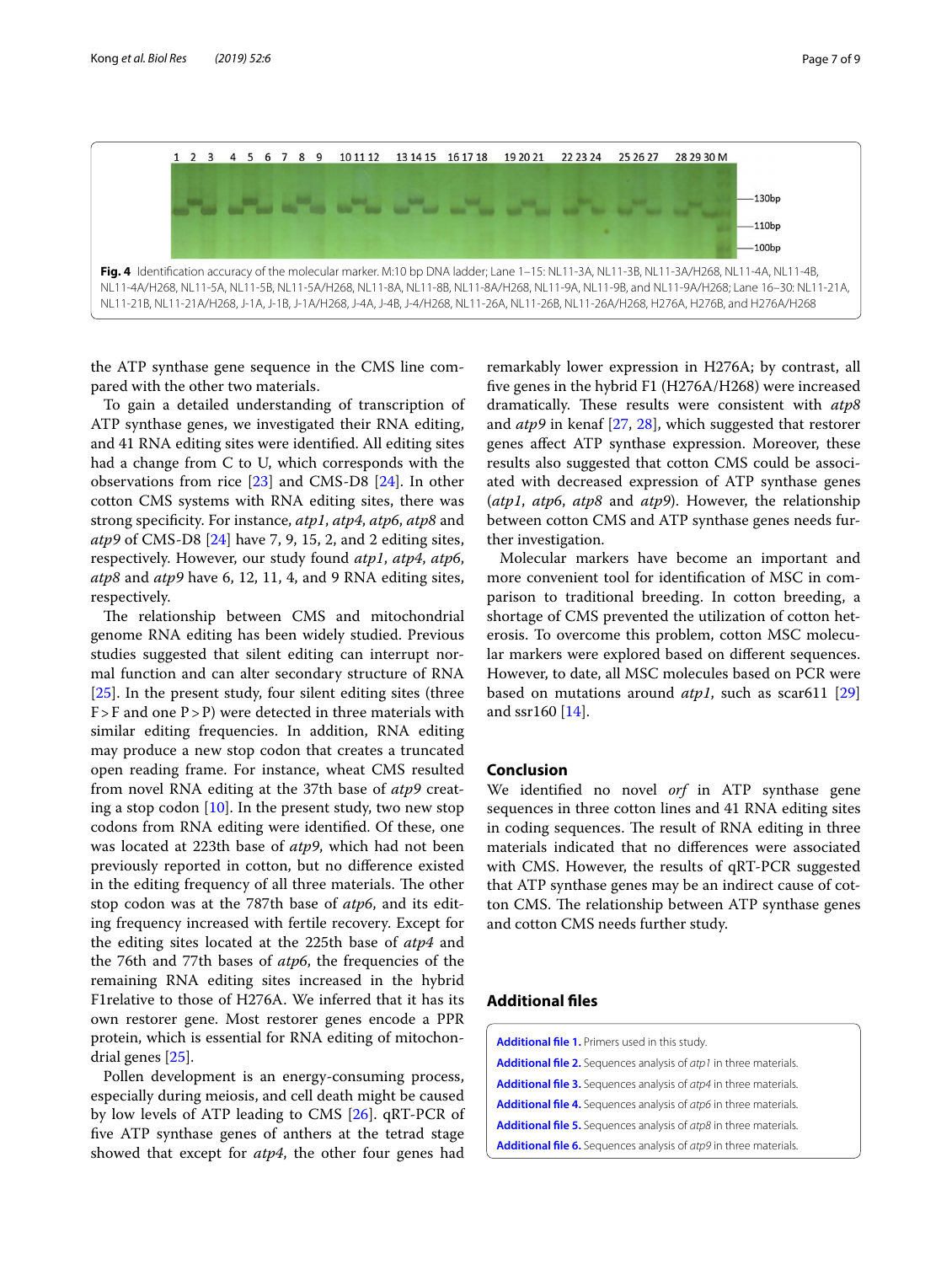**[Additional fle 7.](https://doi.org/10.1186/s40659-019-0212-0)** Amplifcation of molecular marker specifc to MSC.

#### **Abbreviations**

CMS: cytoplasmic male sterility; qRT: quantitative reverse transcribed PCR; ATP: adenosine triphosphate; ORFs: open reading frames; MSC: male sterility cytoplasm; MFC: male fertility cytoplasm.

#### **Authors' contributions**

RZ conceived, designed and supervised the study. XK and DL performed the experiments and drafted the manuscript. JZ, YD and BL participated in the experiments. AK revised the manuscript and inserted useful suggestion. All authors read and approved the fnal manuscript.

#### **Author details**

Key Laboratory of Plant Genetic and Breeding, College of Agriculture, Guangxi University, Nanning 530005, People's Republic of China. <sup>2</sup> Shangqiu Normal University, Shangqiu 476000, Henan, People's Republic of China.

#### **Acknowledgements**

This work was supported by a grant from the National Natural Science Foundation of China (Grant No. 31360348). Authors are thankful for the fnancial support from Mr. Hong-Wu Weng original research foundation in Peking University of China.

#### **Competing interests**

The authors declare that they have no competing interests.

#### **Availability of supporting data**

Not applicable.

## **Consent for publication**

Not applicable.

#### **Ethics approval and consent to participate**

Not applicable.

#### **Funding**

We are thankful the National Natural Foundation of China for their fnancial support.

## **Publisher's Note**

Springer Nature remains neutral with regard to jurisdictional claims in published maps and institutional affiliations.

#### Received: 31 August 2018 Accepted: 14 January 2019 Published online: 06 February 2019

#### **References**

- <span id="page-7-0"></span>1. Dewey RE, Levings CS 3rd, Timothy DH. Novel recombinations in the maize mitochondrial genome produce a unique transcriptional unit in the Texas male-sterile cytoplasm. Cell. 1986;44(3):439–49.
- <span id="page-7-1"></span>2. Wang ZH, Zou YJ, Li XY, et al. Cytoplasmic male sterility of rice with boro II cytoplasm is caused by a cytotoxic peptide and is restored by two related PPR motif genes via distinct modes of mRNA silencing. Plant Cell. 2006;18(3):676–87. [https://doi.org/10.1105/tpc.105.038240.](https://doi.org/10.1105/tpc.105.038240)
- <span id="page-7-2"></span>3. Pruitt KD, Hanson MR. Splicing of the Petunia cytochrome oxidase subunit II intron. Curr Genet. 1991;19(3):191–7.
- <span id="page-7-3"></span>4. Hanson MR, Bentolila S. Interactions of mitochondrial and nuclear genes that afect male gametophyte development. Plant Cell. 2004;16:S154–69. [https://doi.org/10.1105/tpc.015966.](https://doi.org/10.1105/tpc.015966)
- <span id="page-7-4"></span>5. Millar AH, Whelan J, Soole KL, et al. Organization and regulation of mitochondrial respiration in plants. Annu Rev Plant Biol. 2011;62:79– 104. [https://doi.org/10.1146/annurev-arplant-042110-103857.](https://doi.org/10.1146/annurev-arplant-042110-103857)
- <span id="page-7-5"></span>6. Meyer VG. Male sterility from *Gossypium harknessii*. J Heredity. 1975;1:1.
- <span id="page-7-6"></span>7. MSJ. A new male sterility from *G. trilobum*. In: Proceedings of Beltwide Cotton Conf. 1992.
- <span id="page-7-7"></span>8. Li Y, Wang X, Xu Y. Cytological observation of cytoplasmic male-sterile anthers of brown cotton. J Zhengjiang Univ. 2002;28(1):11–5. [https://](https://doi.org/10.3321/j.ssn:1008-9209.2002.01.005) [doi.org/10.3321/j.ssn:1008-9209.2002.01.005](https://doi.org/10.3321/j.ssn:1008-9209.2002.01.005).
- <span id="page-7-8"></span>9. Kong X, Liu D, Liao X, et al. Comparative analysis of the cytology and transcriptomes of the cytoplasmic male sterility line H276A and its maintainer line H276B of cotton (*Gossypium barbadense* L.). Int J Mol Sci. 2017. [https://doi.org/10.3390/ijms18112240.](https://doi.org/10.3390/ijms18112240)
- <span id="page-7-9"></span>10. Nowak C, Kuck U. RNA editing of the mitochondrial atp9 transcript from wheat. Nucleic Acids Res. 1990;18(23):7164.
- <span id="page-7-10"></span>11. Gallagher LJ, Betz SK, Chase CD. Mitochondrial RNA editing truncates a chimeric open reading frame associated with S male-sterility in maize. Curr Genet. 2002;42(3):179–84. [https://doi.org/10.1007/s0029](https://doi.org/10.1007/s00294-002-0344-5) [4-002-0344-5.](https://doi.org/10.1007/s00294-002-0344-5)
- <span id="page-7-11"></span>12. Wei L, Yan ZX, Ding Y. Mitochondrial RNA editing of F0-ATPase subunit 9 gene (atp9) transcripts of Yunnan purple rice cytoplasmic male sterile line and its maintainer line. Acta Physiol Plant. 2008;30(5):657–62. [https://doi.org/10.1007/s11738-008-0162-6.](https://doi.org/10.1007/s11738-008-0162-6)
- <span id="page-7-12"></span>13. Wang F, Feng CD, O'Connell MA, et al. RFLP analysis of mitochondrial DNA in two cytoplasmic male sterility systems (CMS-D2 and CMS-D8) of cotton. Euphytica. 2010;172(1):93–9. [https://doi.org/10.1007/s1068](https://doi.org/10.1007/s10681-009-0055-9) [1-009-0055-9.](https://doi.org/10.1007/s10681-009-0055-9)
- <span id="page-7-13"></span>14. Zhang X, Meng ZG, Zhou T, et al. Mitochondrial SCAR and SSR Markers for distinguishing cytoplasmic male sterile lines from their isogenic maintainer lines in cotton. Plant Breed. 2012;131(4):563–70. [https://doi.](https://doi.org/10.1111/j.1439-0523.2012.01971.x) [org/10.1111/j.1439-0523.2012.01971.x.](https://doi.org/10.1111/j.1439-0523.2012.01971.x)
- <span id="page-7-14"></span>15. Ming T. Morphology, cytology and molecular identifcation of the hybrid from Zhongmiansuo 16. Guangxi: Guangxi University; 2014.
- <span id="page-7-15"></span>16. Zhang J, Stewart JM. Economical and rapid method for extracting cotton genomic DNA. J Cotton Sci. 2000;4(3):193–201.
- <span id="page-7-17"></span>17. Livak KJ, Schmittgen TD. Analysis of relative gene expression data using real-time quantitative PCR and the 2(-Delta Delta C (T)) method. Methods 2001;25:402–408. [https://doi.org/10.1006/meth.2001.1262.](https://doi.org/10.1006/meth.2001.1262)
- <span id="page-7-19"></span>18. Mower JP, Palmer JD. Patterns of partial RNA editing in mitochondrial genes of Beta vulgaris. Mol Genet Genomics. 2006;276(3):285–93. [https](https://doi.org/10.1007/s00438-006-0139-3) [://doi.org/10.1007/s00438-006-0139-3.](https://doi.org/10.1007/s00438-006-0139-3)
- <span id="page-7-20"></span>19. Yura K, Go M. Correlation between amino acid residues converted by RNA editing and functional residues in protein three-dimensional structures in plant organelles. BMC Plant Biol. 2008;1:1. [https://doi.](https://doi.org/10.1186/1471-2229-8-79) [org/10.1186/1471-2229-8-79](https://doi.org/10.1186/1471-2229-8-79).
- <span id="page-7-21"></span>20. Giege P, Brennicke A. RNA editing in *Arabidopsis mitochondria* efects 441 C to U changes in ORFs. P Natl Acad Sci USA. 1999;96(26):15324–9.
- <span id="page-7-22"></span>21. Luo DP, Xu H, Liu ZL, et al. A detrimental mitochondrial-nuclear interaction causes cytoplasmic male sterility in rice. Nat Genet. 2013;45(5):573. [https://doi.org/10.1038/ng.2570.](https://doi.org/10.1038/ng.2570)
- <span id="page-7-23"></span>22. Kim DH, Kang JG, Kim BD. Isolation and characterization of the cytoplasmic male sterility-associated orf456 gene of chili pepper (*Capsicum annuum* L.). Plant Mol Biol. 2007;63(4):519–32. [https://doi.org/10.1007/](https://doi.org/10.1007/s11103-006-9106-y) [s11103-006-9106-y.](https://doi.org/10.1007/s11103-006-9106-y)
- <span id="page-7-16"></span>23. Hu JH, Yi R, Zhang HY, et al. Nucleo-cytoplasmic interactions afect RNA editing of cox2, atp6 and atp9 in alloplasmic male-sterile rice (*Oryza sativa* L.) lines. Mitochondrion. 2013;13(2):87–95. [https://doi.](https://doi.org/10.1016/j.mito.2013.01.011) [org/10.1016/j.mito.2013.01.011](https://doi.org/10.1016/j.mito.2013.01.011).
- <span id="page-7-24"></span>24. Suzuki H, Yu JW, Ness SA, et al. RNA editing events in mitochondrial genes by ultra-deep sequencing methods: a comparison of cytoplasmic male sterile, fertile and restored genotypes in cotton. Mol Genet Genomics. 2013;288(9):445–57. [https://doi.org/10.1007/s0043](https://doi.org/10.1007/s00438-013-0764-6) [8-013-0764-6.](https://doi.org/10.1007/s00438-013-0764-6)
- <span id="page-7-18"></span>25. Wang J, Cao MJ, Pan GT, et al. RNA editing of mitochondrial functional genes atp6 and cox2 in maize (*Zea mays* L.). Mitochondrion. 2009;9(5):364–9.<https://doi.org/10.1016/j.mito.2009.07.005>.
- <span id="page-7-25"></span>26. Chen P, Ran SM, Li R, et al. Transcriptome de novo assembly and diferentially expressed genes related to cytoplasmic male sterility in kenaf (*Hibiscus cannabinus* L.). Mol Breed. 2014;34(4):1879–91. [https://doi.](https://doi.org/10.1007/s11032-014-0146-8) [org/10.1007/s11032-014-0146-8.](https://doi.org/10.1007/s11032-014-0146-8)
- <span id="page-7-26"></span>27. Liao XF, Zhao YH, Chen P, et al. A comparative analysis of the atp8 gene between a cytoplasmic male sterile line and its maintainer and further development of a molecular marker specifc to male sterile cytoplasm in Kenaf (*Hibiscus cannabinus* L.). Plant Mol Biol Rep. 2016;34(1):29–36. <https://doi.org/10.1007/s1110>.
- <span id="page-7-27"></span>28. Zhao Y, Chen P, Liao X, et al. A comparative study of the atp9 gene between a cytoplasmic male sterile line and its maintainer line and